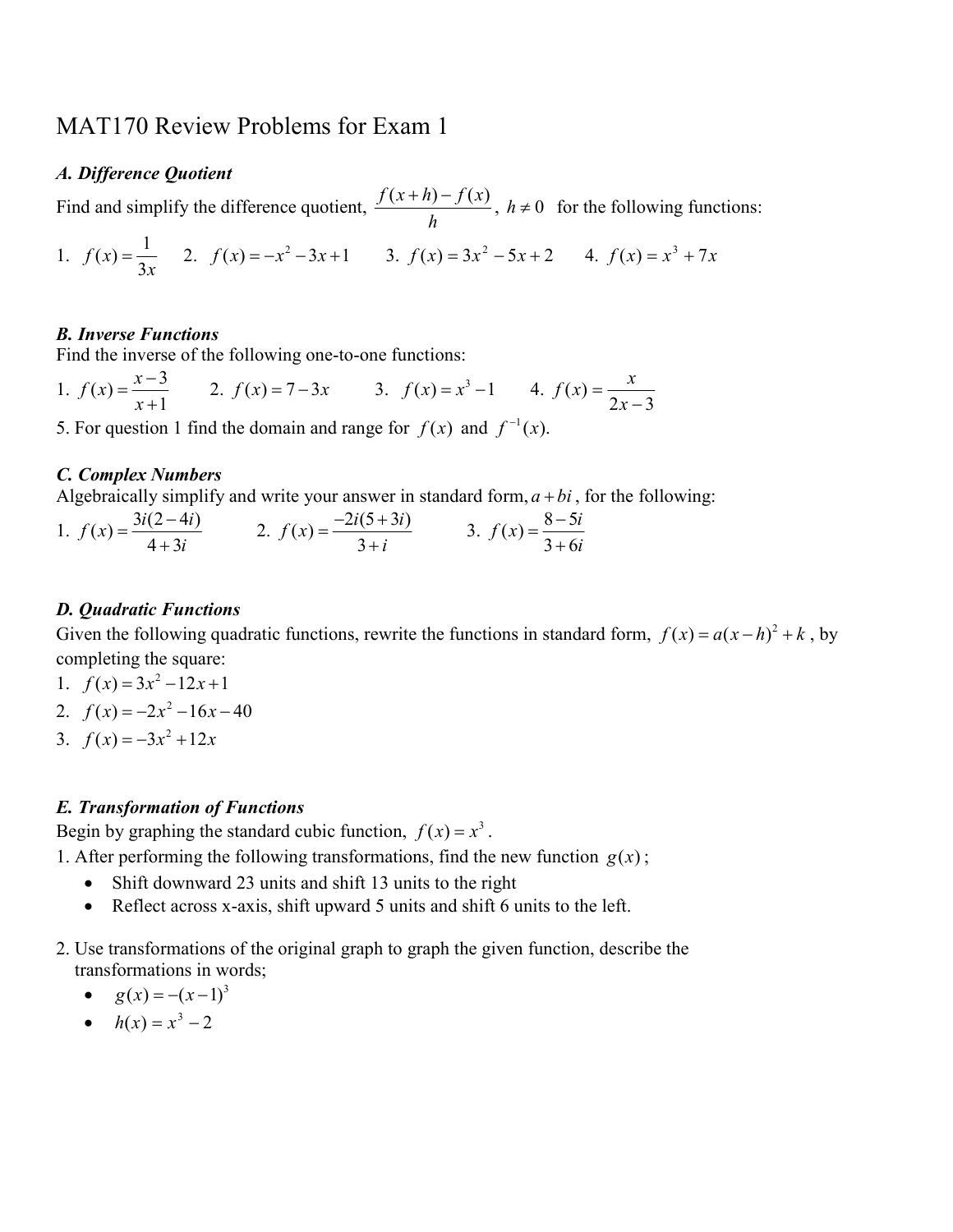3. Using the graphs below, write the formulas for the transformations of  $f(x) = x^2$ . a.  $\mathbf{b}$ .







F. Combinations and Compositions of Functions Given the functions:

1.  $f(x) = \sqrt{x-3}$  and  $g(x) = \frac{1}{x-3}$ x = 2.  $f(x)$ 2  $f(x) = \frac{x}{x}$ x = + and  $g(x) = 3x - 2$ 3.  $f(x) = 3x^2 + x - 1$  and  $g(x) = 3x - 2$ 

Use f and g from 1, 2, and 3 to find the following:

- a)  $(f g)(x)$  b)  $(g \circ f)(x)$
- c)  $(f \circ g)(x)$  d)  $(g \circ g)(x)$

# G. Decomposing Functions

Express the given function h as a composition of two functions f and g so that  $h(x) = (f \circ g)(x)$ :

1. 
$$
h(x) = (3x^2 - 7x + 1)^6
$$
  
2.  $h(x) = \sqrt[5]{5x - 23}$ 

# H. Increasing/Decreasing

Graph the following to determine the open intervals where the following functions are increasing and where they are decreasing:

1. 
$$
f(x) = \frac{x^3}{3} - 4x + 5
$$
  
\n2.  $f(x) = -x^2 + 6x$   
\n3.  $f(x) = 0.25x^4 - 0.25x^3 - 4.5x^2 + 4x + 8$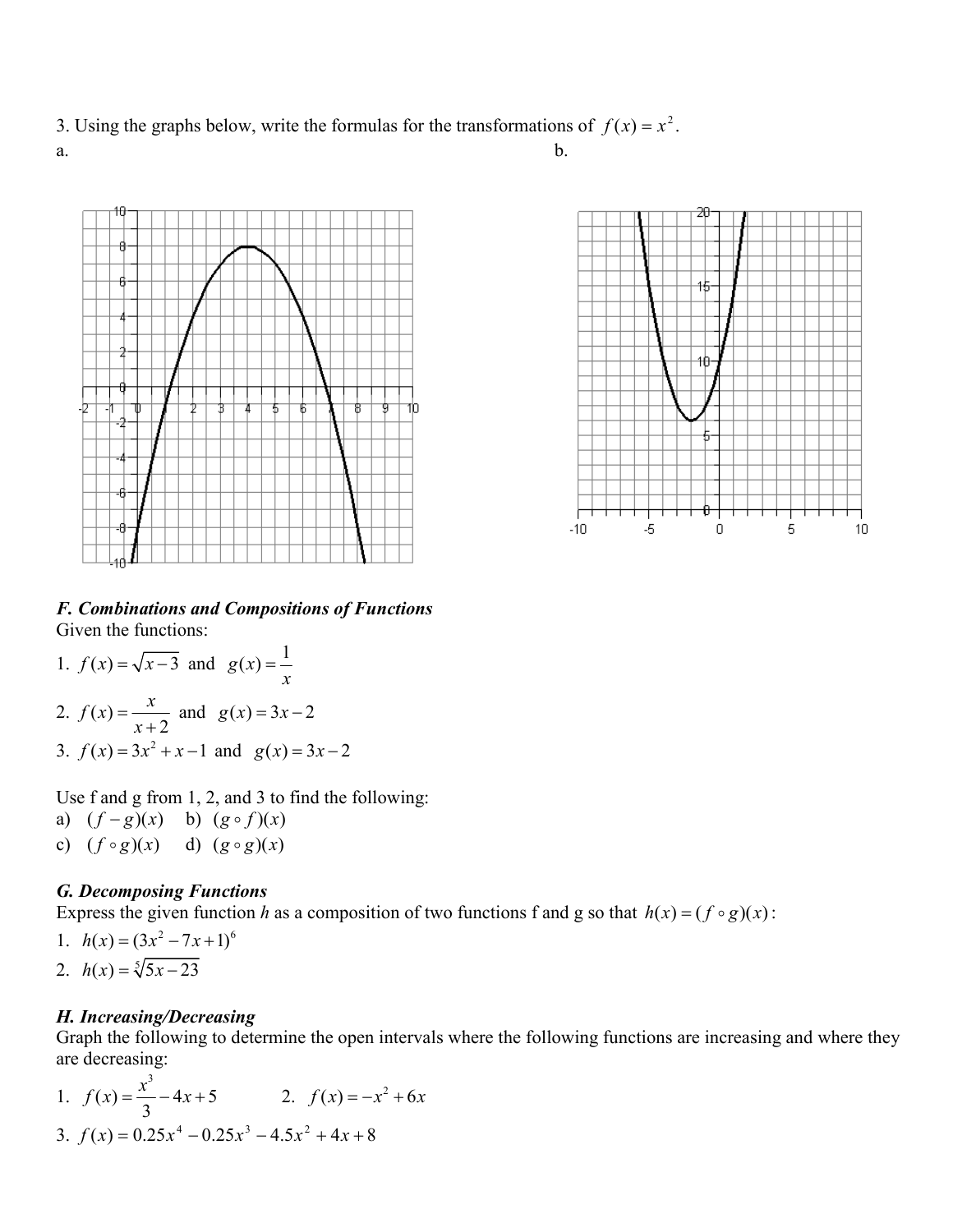#### I. Piecewise Functions

Evaluate the following piecewise functions at the given values of the independent variable:

- 1.  $\overline{\mathcal{L}}$ ⇃  $=\int 2x +$ ,  $2x + 3$ ,  $\left( x\right)$ x x  $f(x) = \left\{ \begin{matrix} -x^2 + y^2 \\ y^2 + z^2 \end{matrix} \right\}$ 0 0 ≥  $\lt$ x x Determine  $f(0)$
- 2.  $\overline{\mathcal{L}}$ ⇃  $\int |x -$ = ,5 4,  $\left( x\right)$ x  $f(x) = \left\{ \begin{matrix} |x| & |x| \\ 1 & |x| \end{matrix} \right\}$ 4 4 > ≤ x x Determine  $f(3)$
- 3.  $\overline{\mathcal{L}}$ ⇃  $=\sqrt[3]{4}$  $3x,$  $f(x) = \begin{cases} \sqrt{4-x}, \\ 1, \end{cases}$ x  $f(x) = \begin{cases} \sqrt{4-x} & x \end{cases}$ 3 3 ≥ −  $\lt$   $$ x x Determine  $f(-2)$

# J. Domains of Functions

Find the domain of the following functions:

- 1.  $f(x) = \frac{1}{x^2}$  $2x - 3$  $f(x) = \frac{x}{x^2-2}$  $x^2 + 2x$ =  $+2x-$ 2.  $f(x) = \frac{2}{x^2}$ 4  $f(x) = \frac{2x}{2}$ x = − 3.  $f(x) = \sqrt{13x+5}$ 4.  $f(x) = \sqrt{6x+7} - 9$
- 5.  $f(x) = 2x \sqrt[3]{13x 7}$

#### K. Applications of Quadratic Functions

1. A projectile is shot from a 350 foot cliff. The quadratic function,  $s(t)$ , models the projectile's height above ground,  $s(t) = -15t^2 + 90t + 350$ , in feet, t seconds after it was shot. When does it reach maximum height? What is the maximum height?

2. An airplane manufacturer can produce up to 15 planes per month. The profit made from the sale of these planes can be modeled by  $P(x) = -0.2x^2 + 4x - 3$  where  $P(x)$  is the profit in hundred thousand of dollars per month and  $x$  is the number of planes made and sold. Based on this model, how many planes should be made and sold to maximize the profit and what is the maximum profit?

#### L. Finding Values on a Graph

Given the following graphs for f(x), for what values of x does  $f(x) = 2$ ?

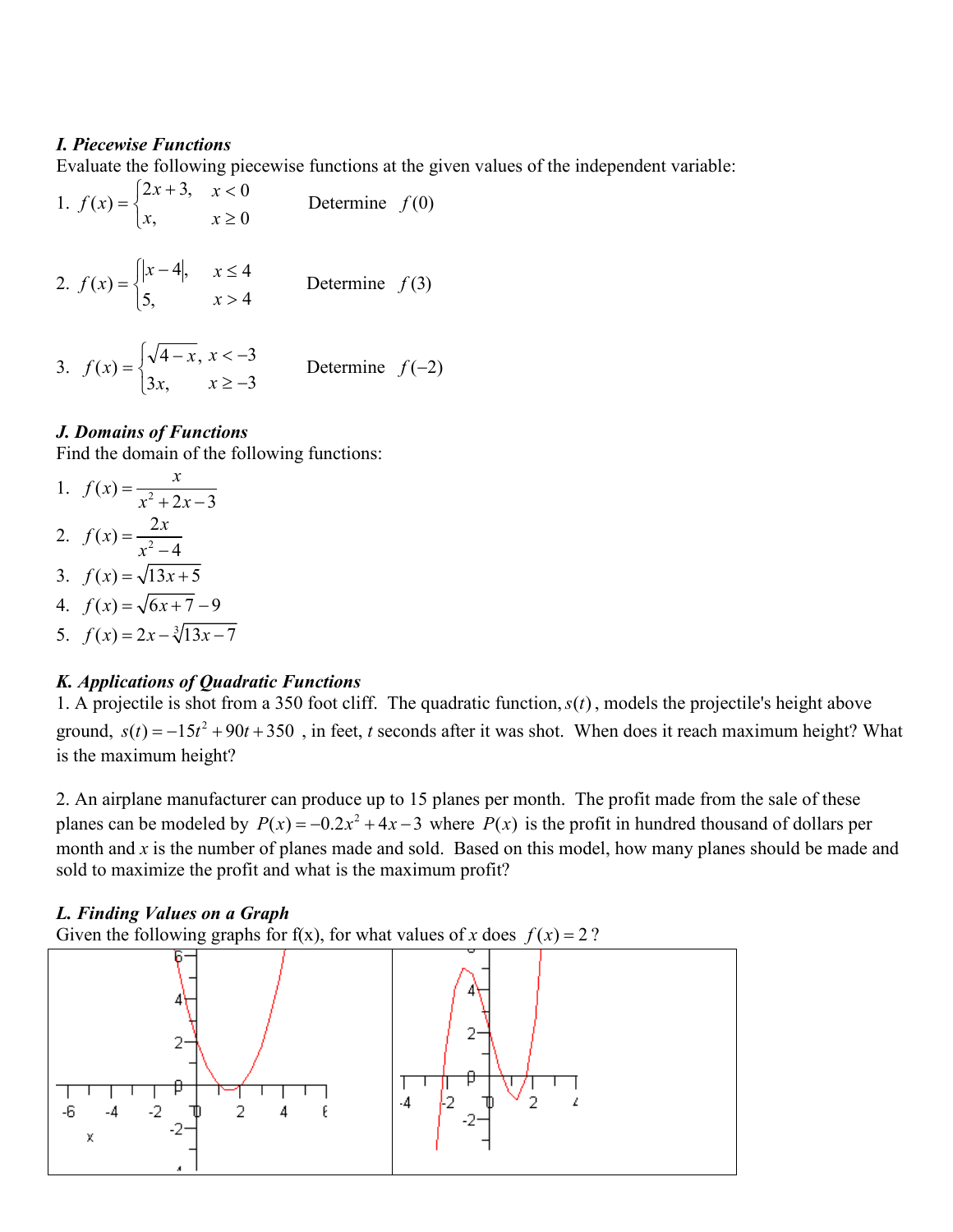#### M. Even/Odd functions

Perform the algebraic tests for even and odd to determine if the function are even, odd or neither.

- 1.  $f(x) = x^5 6x^3 + 5x$
- 2.  $f(x) = 7x^2 + 4x + 9$
- 3.  $f(x) = x^4 3x^2 + 11$

# N. Function behavior

For the function  $f(x) = \sqrt{x+4} - 4$ , find followings.

- 1. domain
- 2. range
- 3. x-intercept if any as an ordered pair
- 4. y-intercept if any as an ordered pair

# MAT 170 Test 1 Review Answers

There is a reasonable assumption that most of these answers are not incorrect.

A. Difference Quotients: 1.  $-\frac{1}{2}$  $3x(x+h)$ − + 2.  $-2x-h-3$  3.  $6x-5+3h$  4.  $3x^2+7+3xh+h^2$ 

| <b>B. Inverse Functions</b> : 1. $f^{-1}(x) = \frac{x+3}{1-x}$ |                                | 2. $f^{-1}(x) = \frac{7-x}{3}$                                                         |
|----------------------------------------------------------------|--------------------------------|----------------------------------------------------------------------------------------|
|                                                                | 3. $f^{-1}(x) = \sqrt[3]{x+1}$ | 4. $f^{-1}(x) = \frac{3x}{2x-1}$                                                       |
|                                                                |                                | 5. Domain of $f(x) \equiv$ Range of $f^{-1}(x)$ is $(-\infty, -1) \cup (-1, \infty)$ . |
|                                                                |                                | Range of $f(x) \equiv$ Domain of $f^{-1}(x)$ is $(-\infty,1) \cup (1,\infty)$ .        |
|                                                                |                                |                                                                                        |

- C. Complex Number: 1.  $\frac{80}{25} \frac{12}{25}i$ 25 12 25  $\frac{66}{25} - \frac{12}{25}i$  2.  $\frac{4}{5} - \frac{18}{5}$ 5 5  $-\frac{18}{5}i$  3.  $\frac{-2}{15} - \frac{7}{5}i$ 15 5 i  $\frac{-2}{15} - \frac{7}{5}i$
- **D. Quadratic Functions:** 1.  $f(x) = 3(x-2)^2 11$  <br>2.  $f(x) = -2(x+4)^2 8$ 3.  $f(x) = -3(x-2)^2 +12$
- **E. Transformation of Functions:** 1.  $g(x) = (x-13)^3 23$ ,  $g(x) = -(x+6)^3 + 5$

| 2. graph of $g(x)$                           | graph of $h(x)$           |
|----------------------------------------------|---------------------------|
| reflection across x-axis, right shift 1 unit | downward shift of 2 units |